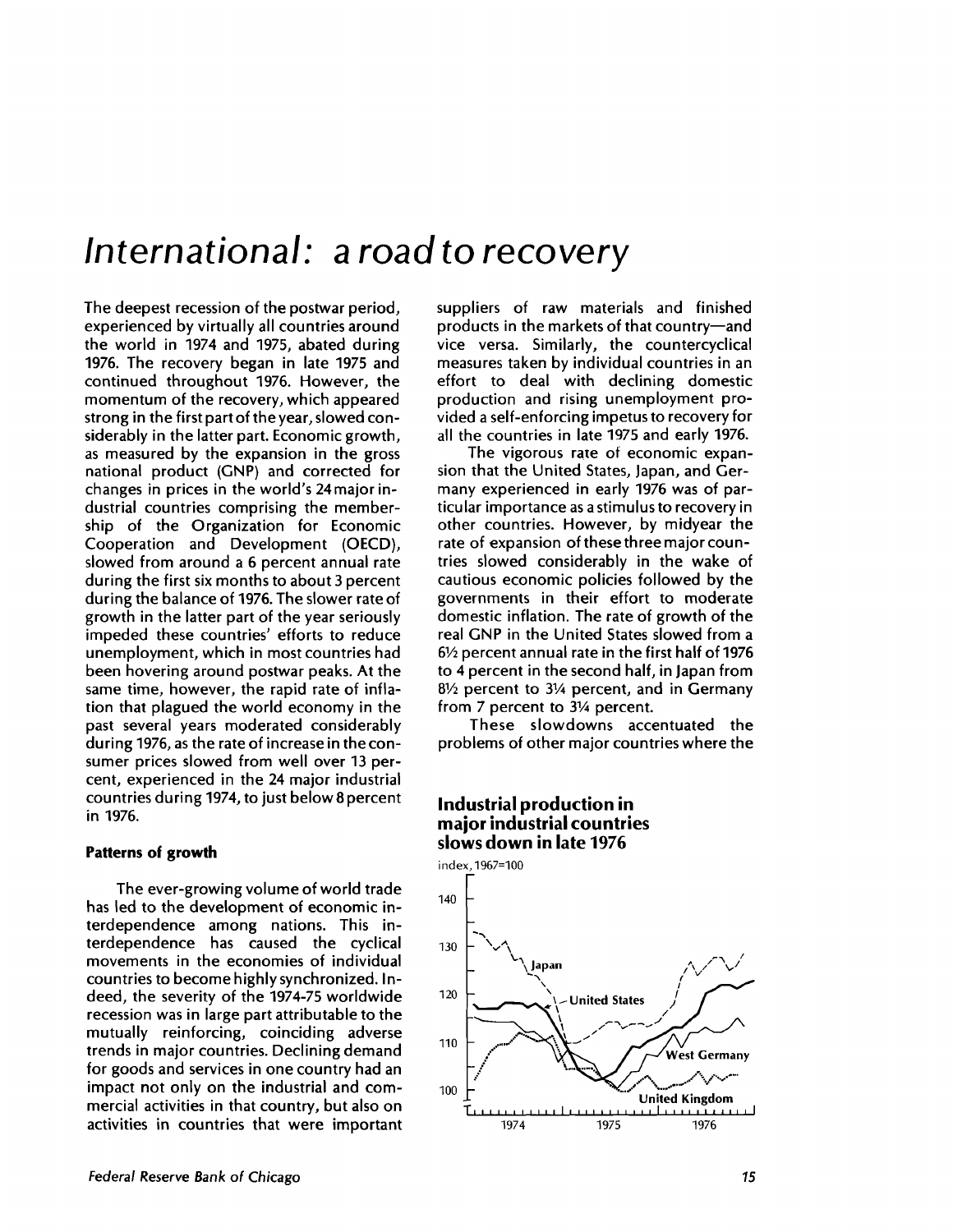process of the recovery was already being hampered by high rates of inflation, balanceof-payments difficulties—and by closely connected foreign exchange market pressures against their currencies. In the United Kingdom, with inflation running in excess of 15 percent, with foreign trade experiencing a large deficit, and with the British pound depreciating sharply on the foreign exchange market, the authorities pursued restrictive policies throughout the year. As a result, the real Gross Domestic Product increased by only 1 percent in 1976. In Italy the rampant inflation and the recurring pressures against the country's currency triggered by massive capital outflows, forced the government to adopt measures that dampened the country's economic growth during the year. In France large balance-of-payments deficits forced the authorities to withdraw the French franc from the European Community's "joint float" arrangements early in the year and to tighten its economic policies.

The combined impact of these developments in the major industrial countries resulted in a marked slowdown in the growth of the world economy in the second half of 1976. But despite the slowdown the overall performance of the world economy in 1976, as a whole, was considerably better than during the previous year. The economy was on a firm road to recovery.

#### **Problems of developing countries**

The resumption of economic growth in industrial countries in late 1975 and early 1976 was accompanied by increased demand for raw materials. The rising demand and the resulting firming of prices provided some relief for many of the less-developed countries for whom exports of these commodities provide a major source of income. But it was only partial relief. Deep-rooted economic problems, combined with rapidly rising aspirations of their peoples, continued to plague the economic conditions of these countries during 1976. Drought, crop failures, the past sharp increase in the price of oil, and the low demand for their products due to slow economic growth abroad have caused large current account deficits for the developing countries. The already large indebtedness of these countries (estimated at \$151 billion at the end of 1974) increased further during 1975 and 1976 as a result. Increasing militancy of many of these nations in demanding assistance for solution of their problems became a distinct feature on the world economic scene during 1976.

#### **The U.S. balance of payments**

The renewal of economic growth in the United States and in countries abroad during 1976 was reflected in the substantial shifts in the U.S. balance of payments. The U.S. merchandise trade account shifted abruptly from a record surplus during 1975 to an annual rate deficit of about \$8 billion during the first 10 months of 1976. The cause of the shift has been the divergence in the rate of economic recovery between here and abroad. Following the U.S. economy's upward turn in the latter part of 1975, imports began to rise. The rise accelerated sharply during the first half of 1976 as imports rose 16 percent above the last half of 1975. The level of imports stabilized during the latter part of 1976 as the momentum of the economic expansion in the United States moderated. But in spite of this leveling off, U.S. imports during the second half of last year were about 12 percent above first-half levels. The most rapid increases took place in imports from Japan and the OPEC countries as demands for energy increased with the pickup of economic activity.

U.S. exports continued to expand throughout the year but at a rate considerably lower than imports. This reflected a slower rate of economic recovery abroad than was experienced in the United States. U.S. exports to industrial countries rose 7 to 8 percent above 1975 levels through the first three quarters of the year. However, over the same period exports to OPEC countries were up only 13 percent in 1976, compared with a 76 percent increase in 1975. This expected slowdown in the rate at which OPEC countries imported U.S. goods was largely because of the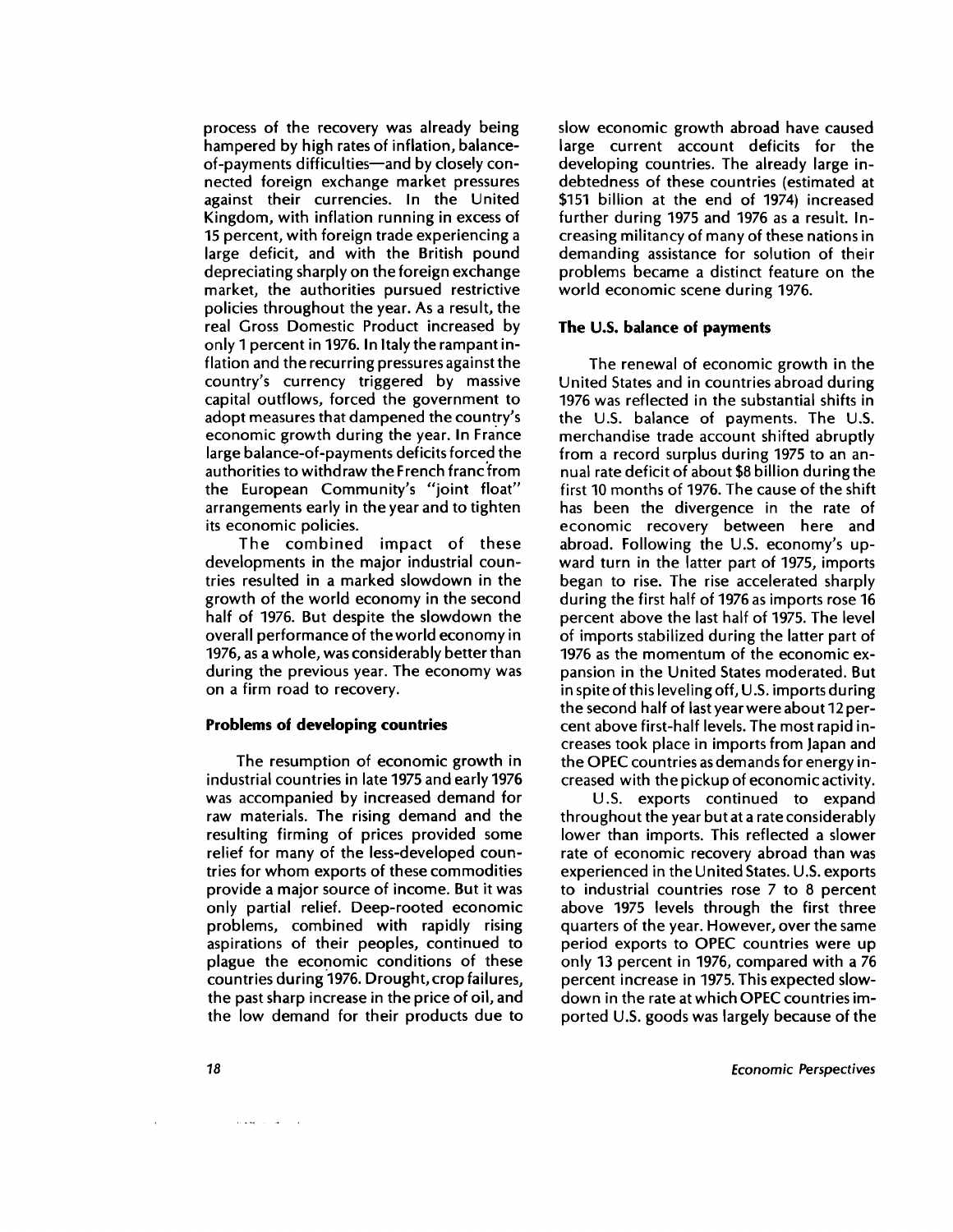limited absorption capacity of these relatively underdeveloped economies. U.S. exports to the non-OPEC less-developed countries (LDCs) were down 2 percent from 1975 during the first three quarters of 1976. This reflected the continuing economic difficulties of the LDCs in sustaining economic expansion; the higher costs of their oil imports diverted their demands from capital goods and food imports typically supplied by the United States.

International capital markets responded to the generally improved U.S. economy and to the resulting strengthening of the U.S. dollar vis-a-vis major foreign currencies in 1976. Particularly notable was the renewed

# **The U.S. trade balance turns sharply into deficit**



placement of substantial funds in U.S. capital markets in 1976 by OPEC countries. Capital outflows from the United States also increased. The U.S. banks were major contributors to this outflow as the weak domestic loan demand made it attractive for U.S. banks to deploy funds abroad.

## **International activities in the district**

Last year witnessed a further broadening of international activities in the Seventh Federal Reserve District. While current data on the volume of exports originating in the district are not available, it is generally believed that the Illinois, Indiana, Iowa, Michigan, and Wisconsin manufacturers and farmers significantly increased their share of total U.S. exports—up from about the 25 percent share historically experienced. This was particularly true for exports of agricultural commodities. As the world's increased demand for food sharply boosted U.S. agricultural exports, the district's share of these exports rose from 23.7 percent in fiscal 1975 to 26.9 percent in fiscal 1976.

International financial and banking activities in the district also continued to expand during 1976, following the trend that began in the early 1960s. At the beginning of 1960 the

# **Foreign claims of the district banks continue to rise**